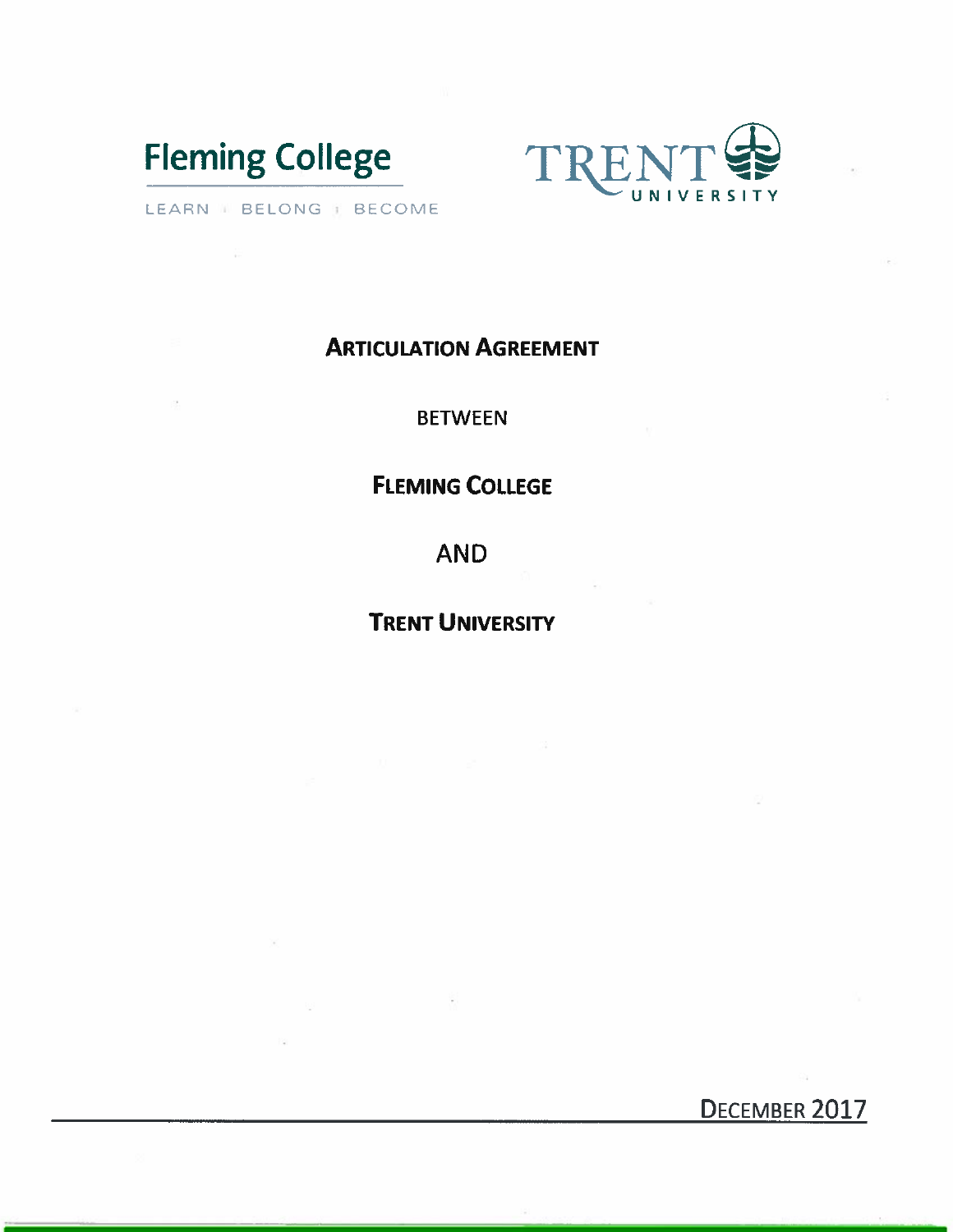### **Fleming College's**

General Arts and Science - University Transfer Certificate Program

#### to

### **Trent University's**

Bachelor of Arts (Honours), or Bachelor of Science (Honours) Degree Program

This Agreement establishes the principles, guidelines, and procedures governing admission and assessment of selected qualified students to enter the Bachelor of Arts (Honours), or Bachelor of Science (Honours) Degree program at Trent University on an advanced standing basis, subsequent to the successful completion of Fleming College's General Arts and Science - University Transfer Certificate program.

This agreement replaces all previous versions of the Agreement – ONCAT #1760

#### 1. PURPOSE

1.1 The purpose of this agreement is to provide qualified graduates of Fleming College's General Arts and Science – University Transfer Certificate program with a seamless option for continuing their education at Trent University in the Bachelor of Arts (Honours), or Bachelor of Science (Honours) Degree program.

#### 2. ROLES AND RESPONSIBILITIES

#### 2.1 Program Collaboration

- Program faculty at each institution and their department(s) will be responsible for coordinating collaborative meetings to engage in ongoing discussions to enhance and coordinate their programs.
- Program faculty will support incoming students by providing them with relevant information related to their program.

#### 2.2 Student Supports

Trent's program faculty will provide additional supports as required and agreed upon in the signed memorandum between the institutions.

2.3 Admissions

The Admissions Office at Trent University will be responsible for ensuring that eligible students will be awarded credit transfers as stated in Section 5.1 of this Agreement.

#### 2.4 Recruitment and Marketing

Recruitment and Marketing representatives at each institution will be responsible for promoting the articulation pathway, recruiting students, and providing the necessary orientation as students move from one institution to the other.

#### 2.5 Students

Through communication with program faculty and orientation sessions, students will be encouraged to consult academic advisors to ensure they are successfully completing all program and university degree requirements.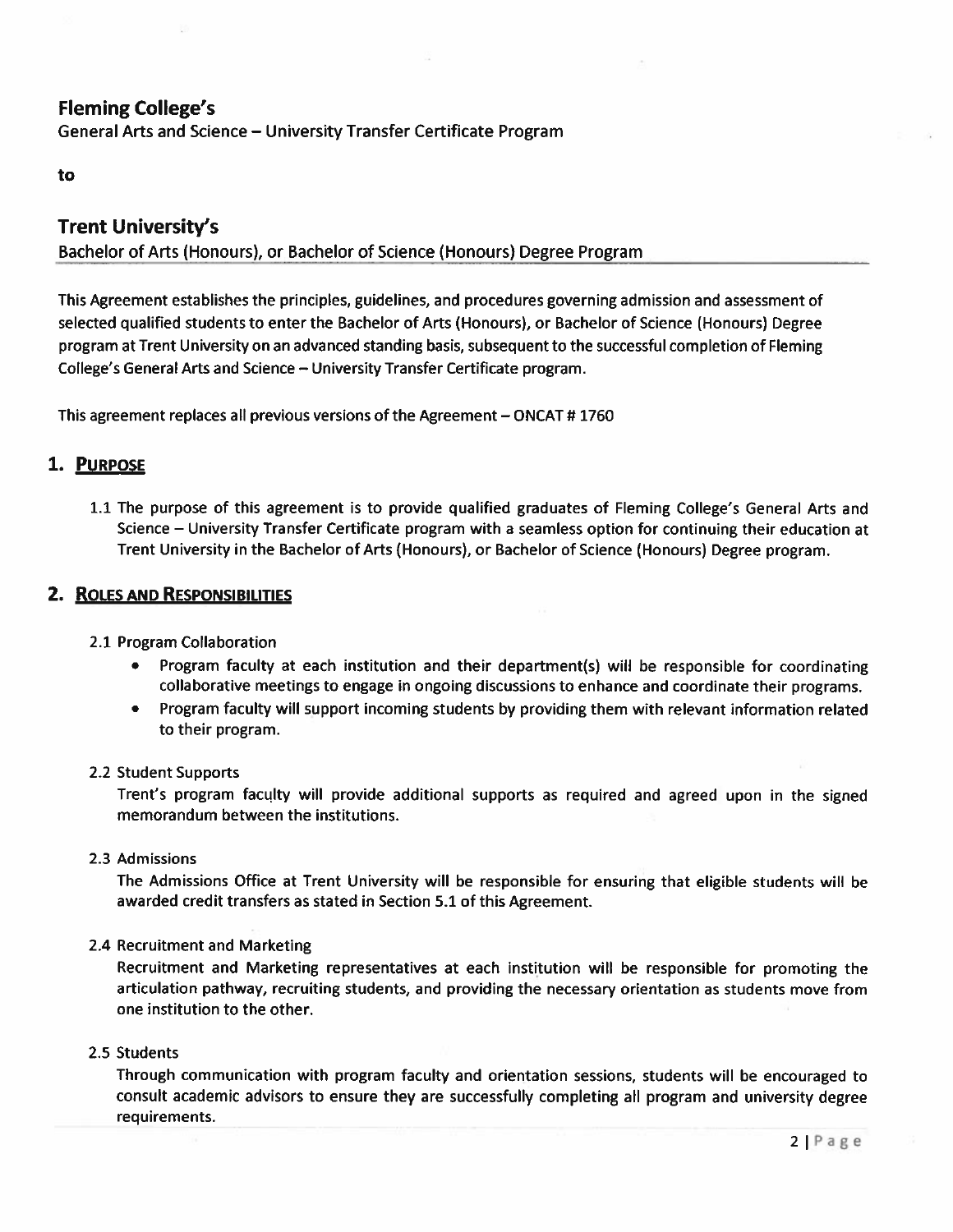#### 3. TERMS AND CONDITIONS OF THE AGREEMENT

3.1 Graduates of Fleming College's General Arts and Science - University Transfer Certificate program will be granted 5.0 credits towards a four-year Bachelor of Arts (Honours), or Bachelor of Science (Honours) degree program.

#### **4. ADMISSION REQUIREMENTS**

- 4.1 To qualify for this agreement, students must have:
	- Successfully completed Fleming College's General Arts and Science University Transfer Certificate program;
	- A minimum overall average of 70%;
	- No less than 65% in each of the required courses.
- 4.2 Each transfer credit course grade will be calculated by averaging across both terms.
- 4.3 Students must meet all specific admission and enrollment standards and requirements for the program, and will be accepted subject to capacity, if applicable.

### 5. TRANSFER OF CREDITS

5.1 Eligible students who graduate from the General Arts and Science - University Transfer Certificate program with a minimum overall average of 70%, who meet the terms of the admission requirements, will be granted 5.0 credits towards the successful completion of a 20.0 credit Bachelor of Arts (Honours), or Bachelor of Science (Honours) Program. Credits will be transferred as follows:

| <b>Courses completed at</b><br><b>Fleming College</b>                                                                 | <b>Course equivalencies at</b><br><b>Trent University</b>                                               | <b>Credits</b><br>received |
|-----------------------------------------------------------------------------------------------------------------------|---------------------------------------------------------------------------------------------------------|----------------------------|
| HUMN 2, Philosophy I (45 hours)                                                                                       | PHIL 1000H, Introduction to Philosophy:<br>Knowledge and Reality                                        | 0.5                        |
| HUMN 3, Modern Philosophy II (45 hours)                                                                               | PHIL 1100H, Introduction to Philosophy: Moral<br>and Political                                          | 0.5                        |
| SOCI 158, Psychology I (45 hours)                                                                                     | PSYC 1020H, Introduction to Psychology Part 1:<br><b>Experimental and Biological Bases of Behaviour</b> | 0.5                        |
| SOCI 103, Psychology II (45 hours)                                                                                    | PSYC 1030H, Introduction to Psychology Part 2:<br><b>Social and Personality Perspectives</b>            | 0.5                        |
| SOCI 104, Sociology I: An Introduction (45 hours)                                                                     | SOCI 1001H, Introduction to Sociology I: Critical<br><b>Foundations</b>                                 | 0.5                        |
| SOCI 105, Sociology II: Advanced Topics (45 hours)                                                                    | SOCI 1002H, Introduction to Sociology II:<br><b>Exploring Social Life</b>                               | 0.5                        |
| COMM 64, Writing and Composition I (45 hours)<br>COMM 135, Writing and Composition II (45 hours)                      | WRIT 1001H, Write in Time                                                                               | 0.5                        |
| COMM 62, Introduction to Literature (45 hours)                                                                        | 0.5 ENGL unassigned, 1000 level                                                                         | 0.5                        |
| COMM 63, Literature and the Modern World (45 hours)                                                                   | 0.5 ENGL unassigned, 1000 level                                                                         | 0.5                        |
| HUMN 4, Critical Thinking Across Disciplines (45 hours)<br>HUMN 5, Critical Thinking Across Disciplines II (30 hours) | 0.5 ARTS unassigned, 1000 level                                                                         | 0.5                        |

5.2 The assigned credits recognize areas covered in Fleming College's General Arts and Science - University Transfer Certificate program and numerical grades will not be recorded on the Trent University transcript. Completion of these credits will be recognized with a pass grade.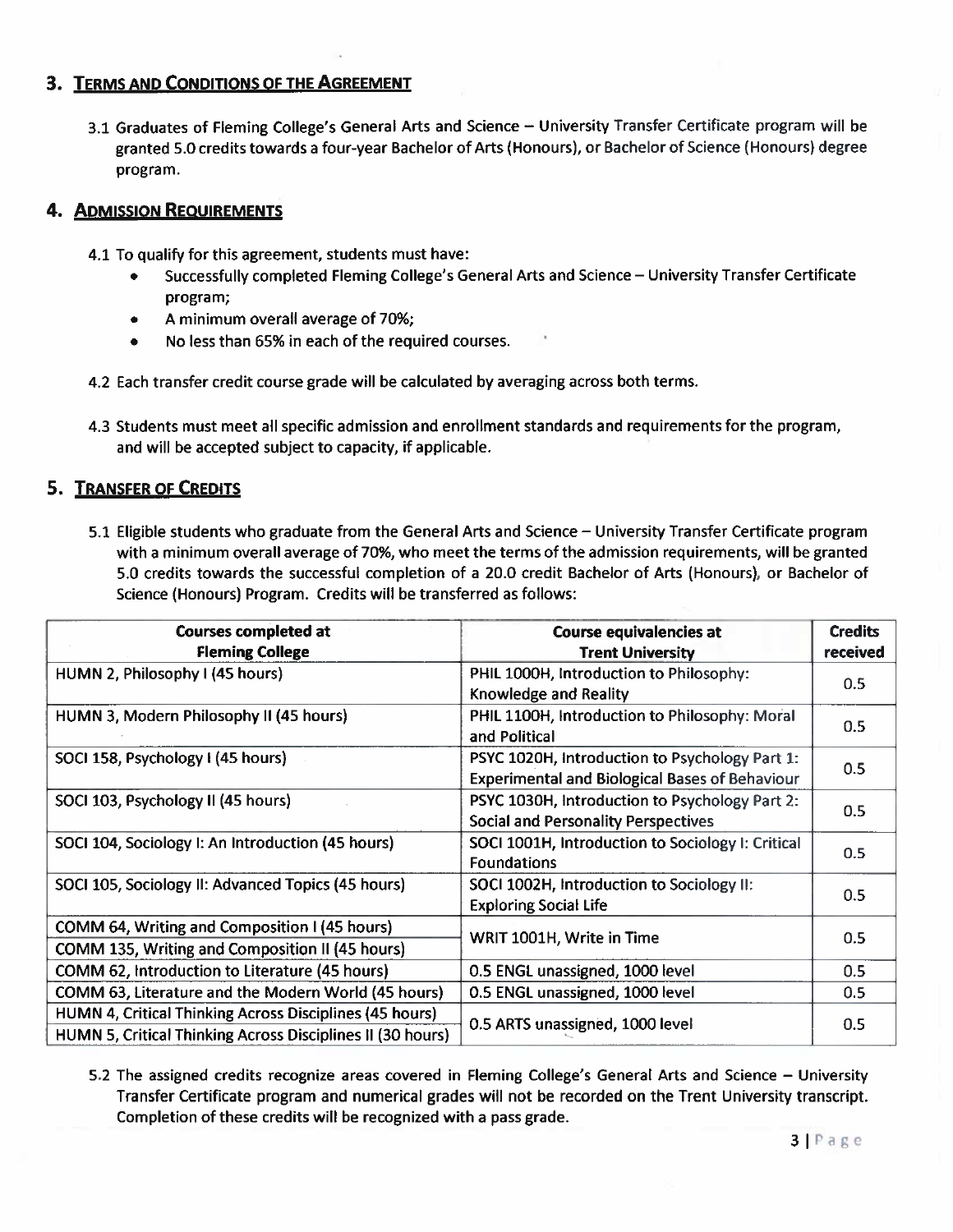#### **6. PROGRAM AND GRADUATION REQUIREMENTS**

- 6.1 Upon admission to a Bachelor of Arts (Honours), or Bachelor of Science (Honours) Program, students must satisfy all general education, graduation, and major requirements as outlined in the University undergraduate calendar. If a student does not have the foundation or skills to enroll in an upper level course because of a lack of the appropriate introductory course(s), any necessary prerequisite course(s) will be required.
- 6.2 If a student transfers to a different degree program, all transfer credits outlined in this agreement may not apply to the new degree program. It is the student's responsibility to consult an academic advisor and to notify the Registrar's Office of any program changes.
- 6.3 To satisfy the requirements of Trent University's Bachelor of Arts (Honours), or Bachelor of Science (Honours) program, students will need to complete specific courses to meet the program requirements in addition to the courses they have already been granted from Fleming College. Program requirements are subject to change annually and the Academic Calendar should be consulted for all degree requirements and regulations www.trentu.ca/calendar/.
- 6.4 A total of 20.0 credits and an overall minimum cumulative average of 65% in Trent University courses is required to obtain an honours degree. Students from Fleming College are granted 5.0 transfer credits upon admission and are required to take additional credits to meet specific program and university requirements.

Note: It is recommended that students transferring to Trent University meet with an Academic Advisor prior to completing any course selections.

#### 7. IMPLEMENTATION AND REVIEW

This agreement is subject to review whenever either party makes curricular changes that impact the agreement. When a change occurs, the program department(s) will notify their respective articulation designates so that the agreement can be updated. Articulation designates at each institution will review the agreement annually to ensure it is current. This agreement may be terminated by either party. In this case, notice of one year is required. In the event of termination of the agreement, every effort will be made to ensure that students currently enrolled in the program will not be impacted.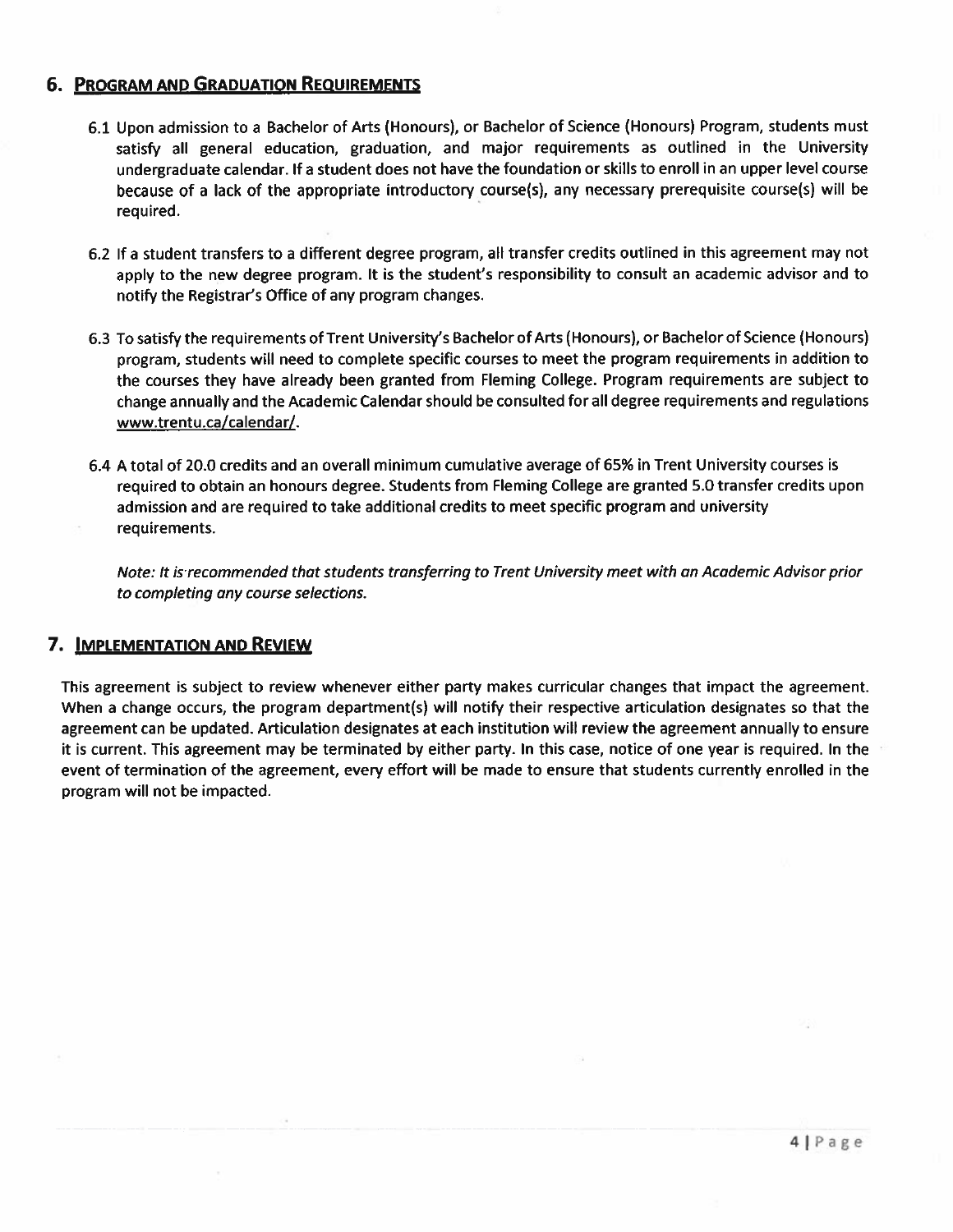## 8. ACCEPTANCE OF AGREEMENT

We, the undersigned, as the representatives of Trent University and Fleming College, hereby demonstrate our commitment to full implementation of the Agreement.

For, and on behalf of, **Trent University** 

 $\zeta$ 

Dr. Moira Howes Dean of Arts and Science, Humanities

 $2017$  $e \in 12$ 

Date

Dr. Jacqueline Muldoon Provost and Vice-President Academic

 $\epsilon$ 

Date

For, and on behalf of, **Fleming College** 

**Sandra Dupret** Dean, School of General Arts and Science

<u> Hel</u> Date

Judith/Limkilde Vice-President Academic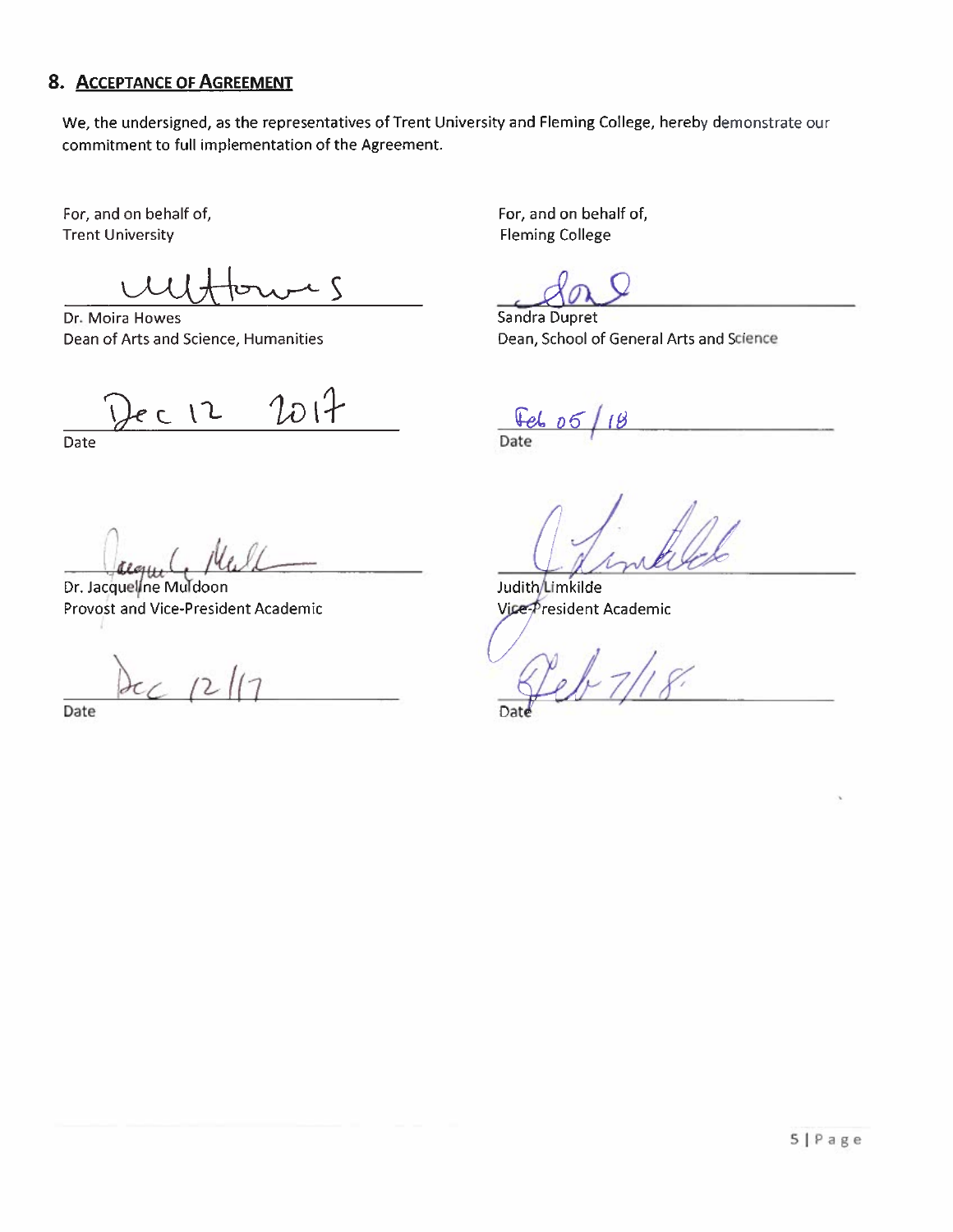## AUGUST 2018

## **ADDENDUM**

## TO THE

## **ARTICULATION AGREEMENT #4480**

## **BETWEEN**

## **FLEMING COLLEGE'S**

## **GENERAL ARTS AND SCIENCE - UNIVERSITY TRANSFER CERTIFICATE**

## AND

## **TRENT UNIVERSITY'S**

## **BACHELOR OF ARTS (HONOURS) OR BACHELOR OF SCIENCE (HONOURS)**

This Addendum recognizes the changes outlined below and shall become effective as of the September 2018 intake and remain effective until a new agreement is entered into.

Trent University has implemented the following degree requirement changes. These changes specifically refer to Section 6 of the Agreement.

### **BACHELOR OF ARTS (HONOURS): PROGRAM REQUIREMENTS**

| <b>General University Requirements</b> |                                    |                                       |  |
|----------------------------------------|------------------------------------|---------------------------------------|--|
| A minimum of 7.0 credits at the 3000   |                                    | Minimum of 7.0 credits at the 3000 or |  |
| or 4000 level                          |                                    | 4000 level                            |  |
| A minimum of 3.0 credits with a        | Fulfilled through transfer credit  |                                       |  |
| grade of 60% leading to majors in a    |                                    |                                       |  |
| different discipline                   |                                    |                                       |  |
| Maximum of 7.0 credits at the 1000     | PHIL 1000H and 1100H;              | Maximum 2.0 additional credits        |  |
| level                                  | PSYC 1020H and 1030H;              | permitted                             |  |
|                                        | SOCI 1001H and 1002H;              |                                       |  |
|                                        | WRIT 1001H;                        |                                       |  |
|                                        | 1.0 ENGL credit at the 1000 level; |                                       |  |
|                                        | 0.5 ARTS credit at the 1000 level  |                                       |  |
| Minimum of 0.5 credit from the         |                                    | Minimum 0.5 credit from the           |  |
| <b>Approved Indigenous Course List</b> |                                    | Approved Indigenous Course List       |  |
| Total of 20.0 credits to graduate      | 5.0 listed above                   | Total 15.0 additional required        |  |

## **BACHELOR OF SCIENCE (HONOURS): PROGRAM REQUIREMENTS**